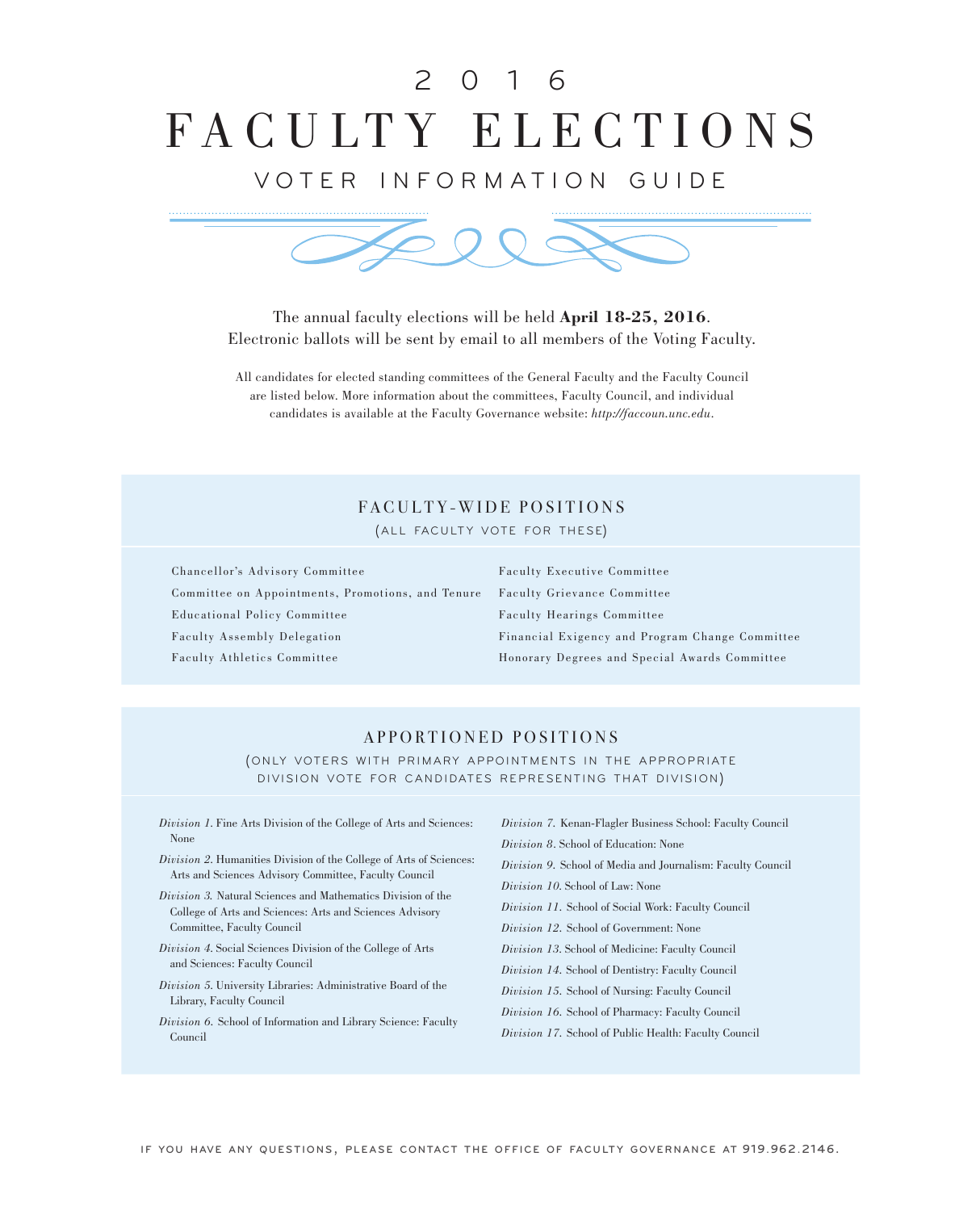### **Chancellor's Advisory Committee** *(vote for 3)*

Ahalt, Stanley (10/1/2009) Professor, Computer Science

Grine, Alyson (3/13/2006) Lecturer, School of Government

Howard, Matthew (7/1/2007) Distinguished Professor, School of Social Work

Parsons, Eileen Carlton (7/1/2005) Professor, School of Education

Renner, Joy (8/1/1986) Clinical Associate Professor, Allied Health

Tesh, Anita (5/1/2015) Associate Professor, School of Nursing

### **Committee on Appointments, Promotions, and Tenure: Professional Schools Other Than**

**Medicine** *(vote for 2)*

Phillips, Ceib (9/1/1978) Professor, Orthodontics

Rong, Xue (7/1/1993) Professor, School of Education

Smith, Jessica (7/1/2000) Distinguished Professor, School of Government

### **Committee on Appointments, Promotions, and Tenure: Arts and Sciences** *(vote for 1)*

Nzongola-Ntalaja, Georges (9/21/2007) Professor, African, African-American and Diaspora Sudies

Spinner-Halev, Jeff (7/1/2005) Distinguished Professor, Political Science

### **Committee on Appointments, Promotions,**

**and Tenure: School of Medicine** *(vote for 1)* Estroff, Sue (7/1/1982) Professor, Social Medicine

Nicholson, Wanda (3/1/2010) Professor, OBGYN

Renner, Jordan (7/1/1981) Professor, Radiology

### **Educational Policy Committee** *(vote for 3)*

Balaban, Rita (7/1/2006) Senior Lecturer, Economics Hughes, Sherick (7/1/2012) Associate Professor, School of Education

Petschauer, Meredith (7/1/1997) Teaching Professor, Exercise and Sport Science

# FACULTY-WIDE POSITIONS

### (ALL FACULTY VOTE FOR EACH OF THESE)

### **Financial Exigency and Program Change Committee: Academic Affairs** *(vote for 2)*

Quercia, Roberto (7/1/1997) Distinguished Professor, City and Regional Planning

Taylor, Beverly (7/1/1977) Professor, English and Comparative Literature

# **Financial Exigency and Program Change Committee: Health Affairs** *(vote for 2)*

### Beeber, Anna

(7/1/2007) Associate Professor, School of Nursing Mill, Michael

(7/1/1988) Professor, Surgery

Willis, Monte (9/11/2005) Associate Professor, Pathology and Lab Medicine

# **Honorary Degrees and Special Awards Committee** *(vote for 2)*

Blythe, John (6/1/2010) Special Projects and Outreach Coordinator, University Libraries

Charles, Anthony (8/1/2006) Associate Professor, Surgery

Guillory, J. Ferrel (7/1/1997) Professor of the Practice, School of Media and Journalism

Versenyi, Adam (7/1/1990) Professor, Dramatic Art

Reiter, Kristin (7/1/2005) Associate Professor, Health Policy and Management Shemer, Gidi

(7/1/2009) Lecturer, Biology

### **Faculty Assembly Delegation** *(vote for 2)*

Boettiger Cooney, Charlotte (7/1/2007) Associate Professor, Psychology and Neuroscience

Ives, Timothy (5/11/1981) Professor, School of Pharmacy

Lundberg, Christian (7/1/2006) Associate Professor, Communication Oehler, Donald (8/1/1971) Professor, Music

### **Faculty Athletics Committee** *(vote for 6)*

Davison, Patrick (7/1/2001) Professor, School of Media and Journalism Geil, Melissa

(7/1/2012) Lecturer, English and Comparative Literature

Guilkey, David (7/1/1977) Distinguished Professor, Economics

Jones, Deborah (7/1/2004) Professor, Psychology and Neuroscience

Knotek, Steven (7/1/2003) Associate Professor, School of Education

Metcalfe, Jason (7/1/2007) Associate Professor, Mathematics

Padua, Darin (7/1/2001) Professor, Exercise and Sport Science

Stroman, Deborah (7/1/2007) Adjunct Associate Professor, Kenan-Flagler Business School

Strom-Gottfried, Kimberly (7/1/1999) Distinguished Professor, School of Social Work

Tiani, Domenic (7/1/2003) Research Assistant Professor, Chemistry

### **Faculty Executive Committee** *(vote for 4)*

Aikat, Deb (7/1/1995) Associate Professor, School of Media and Journalism Chavis, Larry (7/1/2006) Clinical Associate Professor, Kenan-Flagler Business School

Coyne-Beasley, Tamera (8/1/1997) Professor, Pediatrics

Giovanello, Kelly (7/1/2006) Associate Professor, Psychology and Neuroscience

Hunter, Carol (12/1/2010) Deputy University Librarian, University Libraries

Larson, Jennifer (7/1/2008) Lecturer, English and Comparative Literature

Rowsey, Pamela Johnson (7/1/1996) Associate Professor, School of Nursing

### **Faculty Grievance Committee: FullProfessors/Librarians** *(vote for 1)*

Lambert, Michael (7/1/2010) Professor, School of Social Work

Mohanty, Suchi (7/15/2002) Head, R.B. House Undergraduate Library, University Libraries

### **Faculty Grievance Committee: Associate Professors/Associate Librarians** *(vote for 1)*

Anderson, Ann (11/19/2007) Associate Professor, School of Government Jagger, Pamela (1/1/2010) Associate Professor, Public Policy

### **Faculty Grievance Committee:**

**Assistant Professors/Assistant Librarians** *(vote for 1)*

Rodriguez, Nancy (7/1/2014) Assistant Professor, Mathematics

Smith, Meredith (4/1/2013) Assistant Professor, School of Government

### **Faculty Grievance Committee:**

**Fixed-Term** *(vote for 2)* Felix, Ana (2/1/2002) Clinical Assistant Professor, Neurology

Posner, Beth

(5/1/2013) Clinical Assistant Professor, Law

Tan, Xianming (9/8/2015) Research Associate Professor, Biostatistics

Weiler, Jonathan (6/24/2002) Senior Lecturer, Global Studies

**Faculty Hearings Committee** *(vote for 2)* Chapman, Mimi (7/1/2001) Associate Professor, School of Social Work Juffras, Diane

(1/1/2002) Professor, School of Government

Unah, Isaac (7/1/1995) Associate Professor, Political Science

# APPORTIONED POSITIONS

### (ONLY VOTERS WITH PRIMARY APPOINTMENTS IN THE APPROPRIATE DIVISION VOTE FOR CANDIDATES REPRESENTING THAT DIVISION)

*DIVISION 2. Humanities Division of the College of Arts and Sciences*

**Arts and Sciences Advisory Committee** *(vote for 1)* Amago, Samuel (7/1/2010) Professor, Romance Studies Nelson, Alan (7/1/2006) Distinguished Term Professor, Philosophy

**Faculty Council Tenured** *(vote for 2)* Cante, Richard (7/1/1999) Associate Professor, Communication Estrada, Oswaldo

(7/1/2007) Associate Professor, Romance Studies Melehy, Hassan

(7/1/2004) Professor, Romance Studies

# **Faculty Council Nontenured** *(vote for 2)* Furry, Nina

(7/1/1989) Senior Lecturer, Romance Studies Lithgow, Hilary

(7/1/2011) Lecturer, English and Comparative Literature

Megel, Joseph (7/1/2005) Senior Lecturer, Communication

Wegel, Tin (7/1/2006) Senior Lecturer, Germanic and Slavic Languages and Literature

*DIVISION 3. Natural Sciences and Mathematics Division of the College of Arts and Sciences*

**Arts and Sciences Advisory Committee** *(vote for 1)* Engel, Jonathan (7/1/1993) Professor, Physics and Astronomy

Lin, Ming (1/1/1998) Distinguished Professor, Computer Science

**Faculty Council Tenured** *(vote for2)* Arnold, Jennifer (7/1/2004) Professor, Psychology and Neuroscience

Daughters, Stacey (1/1/2013) Associate Professor, Psychology and Neuroscience

Meyer, Gerald (1/1/2014) Professor, Chemistry

*DIVISION 4. Social Sciences Division of the College of Arts and Sciences* 

**Faculty Council Tenured** *(vote for 3)* Baumgartner, Frank (7/1/2009) Distinguished Professor, Political Science

Caren, Neal (7/1/2007) Associate Professor, Sociology

Hill, Jonathan (7/1/2007) Associate Professor, Economics Yaqub, Nadia (7/1/2000) Associate Professor, Asian Studies

**Faculty Council Nontenured** *(vote for 1)* Hastings, Anne (7/1/2005) Senior Lecturer, Sociology Vaidyanathan, Geetha

(7/1/2008) Senior Lecturer, Economics

### *DIVISION 5. University Libraries*

**Administrative Board of the Library** *(vote for 1)* Anthony, Robert (12/8/1986) Curator of the North Carolina Collection, University Libraries

Metz, Winifred (4/15/2002) Head of the Media Resource Center, University Libraries

**Faculty Council** *(vote for 1)* Hart, Laura (5/1/2001) Special Collections Librarian, University Libraries

Mizzy, Danianne (1/7/2013) Head of Kenan Science Information Services, University Libraries

Varner, Stewart (2/1/2014) Digital Scholarship Librarian, University Libraries

*DIVISION 6. School of Information and Library Science*

**Faculty Council at-large** *(vote for 1)* Lee, Cal (7/1/2005) Associate Professor, School of Information and Library Science

Rajasekar, Arcot (8/1/2008) Professor, School of Information and Library Science

### *DIVISION 7. Kenan-Flagler Business School*

**Faculty Council, Tenured** *(vote for 1)* Gilland, Wendell (1/1/1998) Associate Professor, Kenan-Flagler Business School

Segars, Al (1/1/1998) Distinguished Professor, Kenan-Flagler Business School